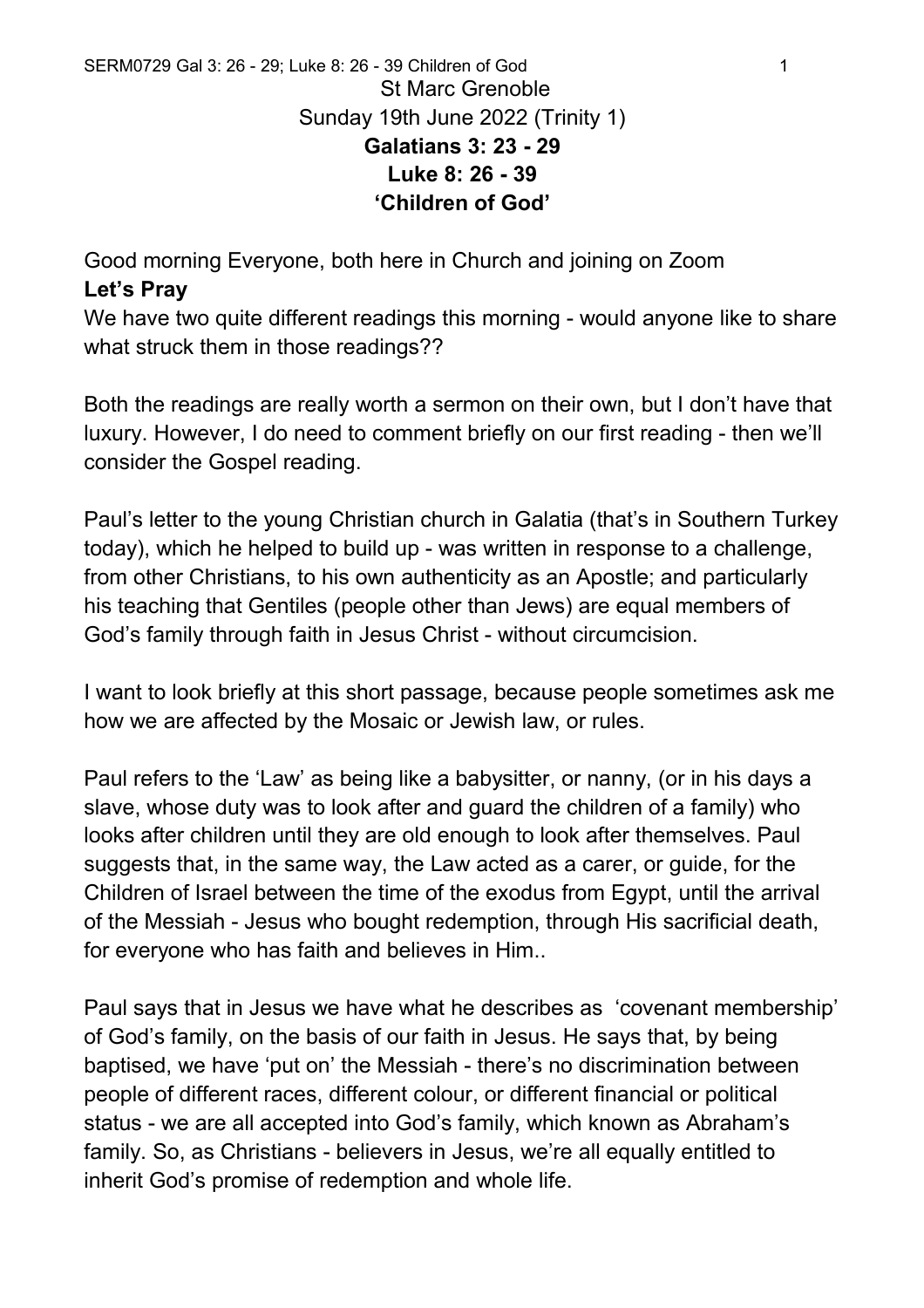## SERM0729 Gal 3: 26 - 29; Luke 8: 26 - 39 Children of God 2

Whoever we are, wherever we come from, whatever our race or background, we are equal children of God through our faith in the Lord Jesus. And, that's especially important for us to grasp and understand, in a multinational, multiracial church fellowship like ours. We are members of one family!

Now, let's move on to our Gospel reading: the story about Jesus meeting the man 'possessed by demons - or, in fact, a whole regiment, or legion of them.' The story has a series of different levels and some real challenges – not least that many of us don't feel comfortable talking about people possessed by demons. It's not usually something people in reserved British culture want to discuss. But, it's important we do; let's not get involved with the complex stuff – let's just try to look at the human issues we meet in our everyday lives.

How do we describe such 'demons' these days? – 'Mental illness; depression, compulsive behaviour, addictions, anxiety attacks' are a few. Many of our families experience these problems. It's a major issue for both sides of our own family; and I know others in this congregation are affected. Often, one member of a family's problems can spark issues for others too.

Thankfully, these days, we don't usually bind people with chains and shackles. But, straitjackets, padded cells, tranquillisers, sedating injections and electric shock therapy are all still in frequent use. Their effect can be devastating, not just for those receiving them, but on entire families.

Over the last few years, it has become much more acceptable to talk about mental illness – helped by some high profile sufferers being willing to talk about their struggles. Many families are at their wits' end, because there's little help available with treatment, cure, or even care for such loved ones.

Funding for mental health issues is very low on the list of health priorities. In many countries. Prompt and pragmatic help for sufferers – especially young people, with mental illness of any sort, is often almost impossible to find.

Fortunately, not many people physically wander off to solitary places, but many are mentally isolated; I've often met people with addictions and other mental illnesses wandering in churchyards. Not much has changed; but Police forces in the UK are now training officers to recognise mental illness, and to be able to offer basic mental health 'first aid'.

Coming back to the Gospel story, there's debate about the actual location; we know it was in 'Gentile country', not actually in Judea … But, location is irrelevant – the important thing is that Jesus went out of His way to meet this tormented man, ministered to him, and healed him!